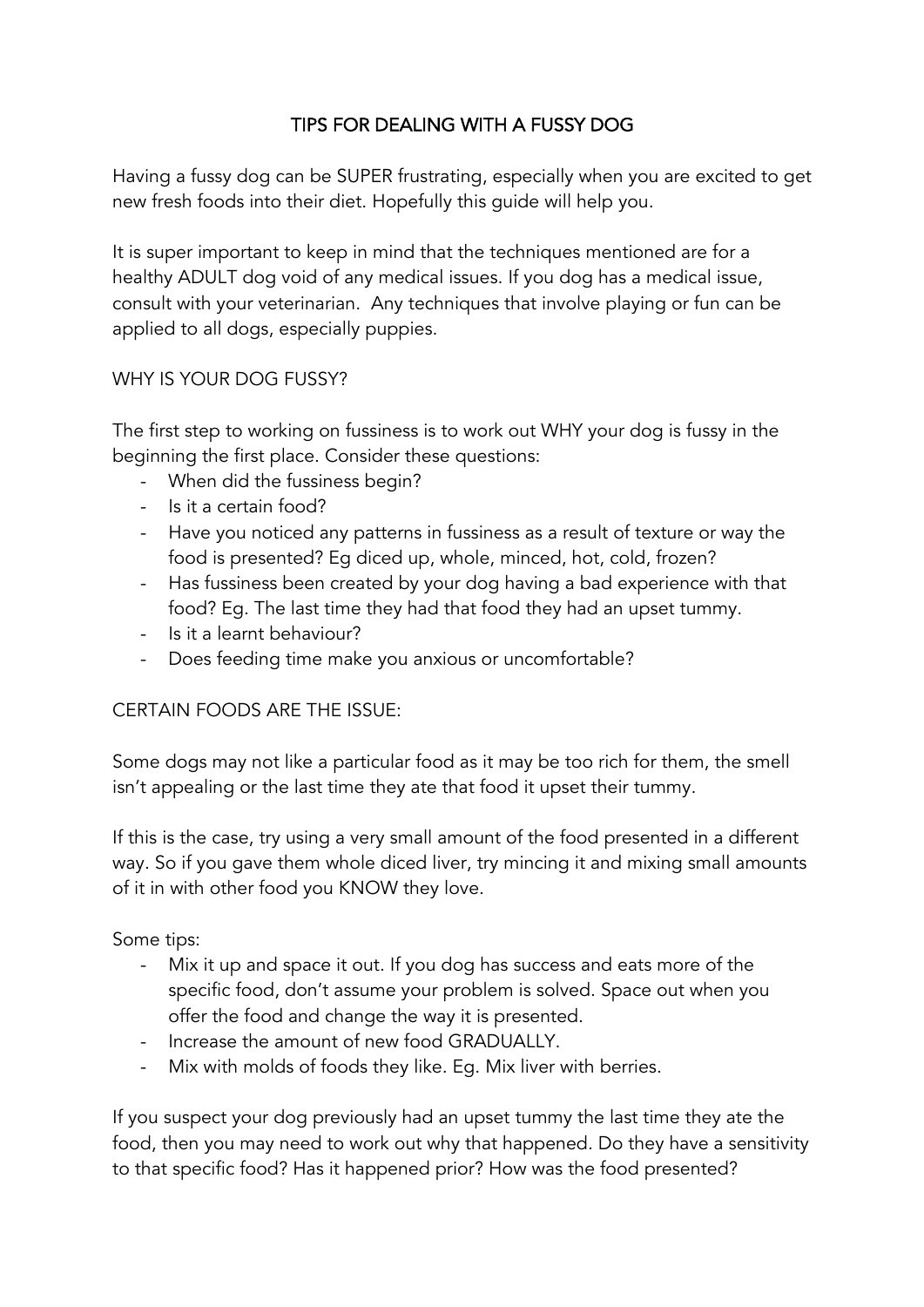You can try to change the way the food was presented and include very small amounts with foods you know they like.

## DOES FEEDING TIME MAKE YOU NERVOUS?

This is seriously an issue for a lot of people! If your dog has been fussy a lot of its life, feeding time can be stressful. Especially when you have a dog that you NEED to feed. Our emotions affect our dogs, in fact they can actually SMELL our fear and worries (Don't believe me, check out the link at the bottom of this document).

Knowing this means that our feelings could be affecting our dogs and they may be getting anxious too. As Mike from Married At First Sight Australia would say "I am not your therapist, this isn't therapy" and that's partially true, if you are seriously uncomfortable about meal time, perhaps consult with someone who can help you understand why that is.

### TRY MAKING DINNER TIME FUN

Have you considered making dinner time a game? I often encourage my clients to engage in toy play and then rush to the bowl where a SUPER small amount of food is there and encourage the dog to eat it by saying GETTTT IT!!

You can also try using puzzles and Kongs to deliver food. Remember, if your dog is prone to becoming disinterested in toys, it means that they don't know how to do and give up! This means that you may actually show your dog how to win.

Training is also a great way to feed dinner. Check out this awesome eBook by Absolute Dogs which covers using your dinner as a way to build confidence and work on your relationship:

### https://game.absolute-dogs.com/mc-ditch-the-bowl

IS FUSSINESS A LEARNT BEHAVIOUR? … and is it our fault?

The answer is YES and YES. Fussiness can be created because we have TAUGHT our dogs to be fussy. How? Let me give you an example:

We offer Fluffy food A in bowl.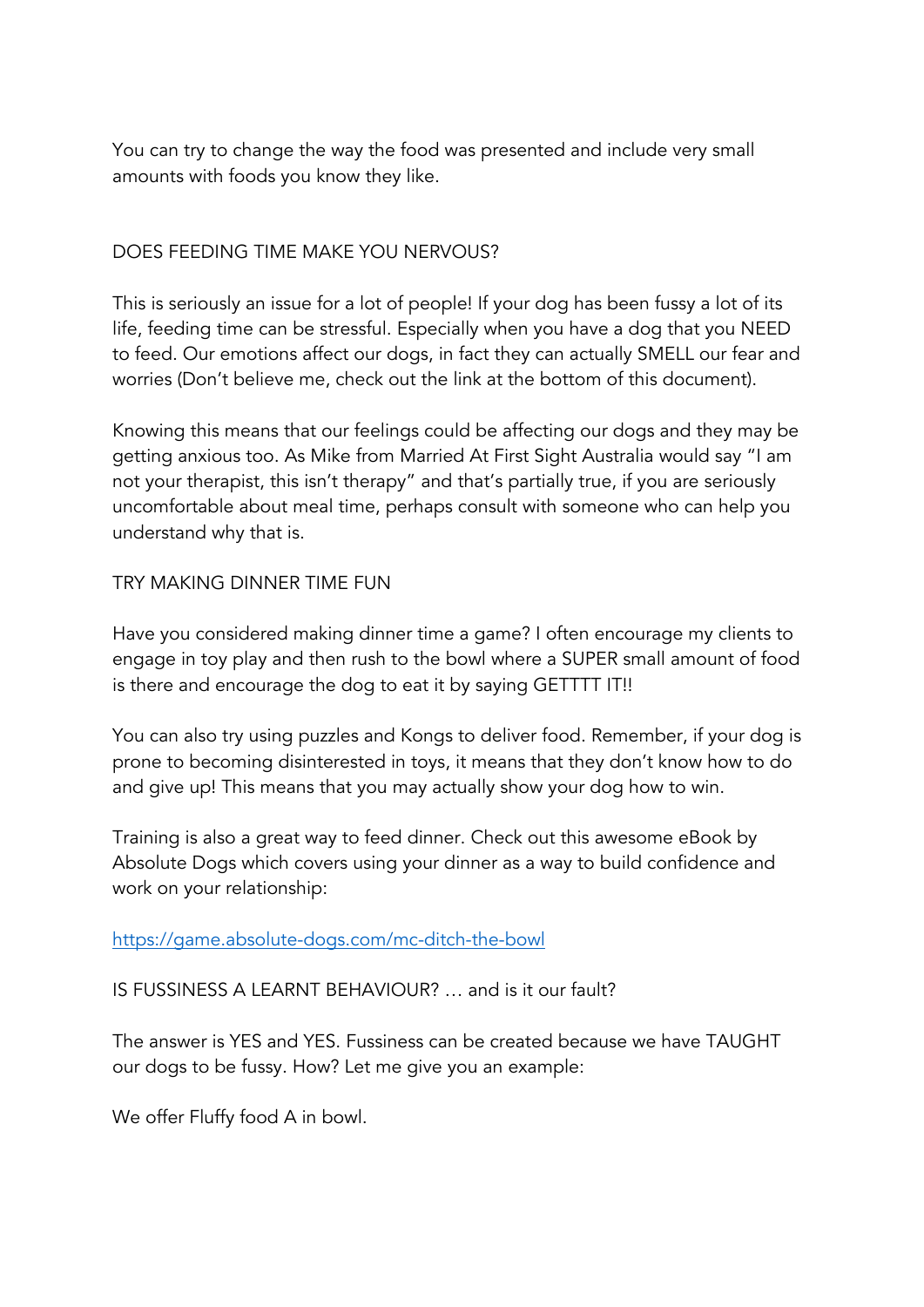Fluffy turns up his nose. We think "hmm okay I'll try food B as Fluffy has eaten food  $B''$ 

Fluffy sniffs and walks away. We panic and decide to see if Fluffy will eat his favourite food C, because he may be sick.

Fluffy EATS food C. HOORAY.

Now, when night 2,3 and 4 rolls around, the same thing happens and we keep offering multiple food options until Fluffy's favourite food is presented. During this process, Fluffy becomes predictive and starts predicting that the behaviour chain that happens that two times the bowl goes down, he does a behaviour (walks away) and then his favourite option arrives.

Two things are happening here:

1) Fluffy is learning a behaviour chain. Just like when you hear owners say SIT, SIT, SIT, FLUFFY SIT. And the dog sits. The dog is sitting on the  $4<sup>th</sup>$  time you say it because on the fourth rep you are serious and enforce it. (Did you just rethink your training? #sorrynotsorry)

2) You are reinforcing Fluffy for walking away. For example: Say you are a good trainer and you say sit and Fluffy sits, what do you do? Provide a treat/reward to say GOOD JOB, you did it, that is what I want. Now if Fluffy finds food C rewarding and valuable, when he walks away and you provide that, what have you just done? REINFORCED IT.

### HOW DO WE BREAK THIS CYCLE?

To break this cycle, it is pretty simple. Offer food A, allow the dog 15 minutes to eat it. If they don't, remove it and offer it at their next meal. Between removing the food and their next meal, DO NOT FEED THEM.

If they do not eat at their second meal, remove the food and try again at their next meal. If they are still eating after 15 minutes, don't remove the bowl.

If you are a person that leaves kibble out all day for your dog to graze, this will need to stop immediately. Why? Because there is a chance your dog is not hungry.

You may be asking, won't they starve? The answer is nope, your dog can actually last 3-5 days with not food and some even 7. Water however is critical. Vets actually suggest fasting your dog for 24 hours if they get sick in some cases. If your dog is